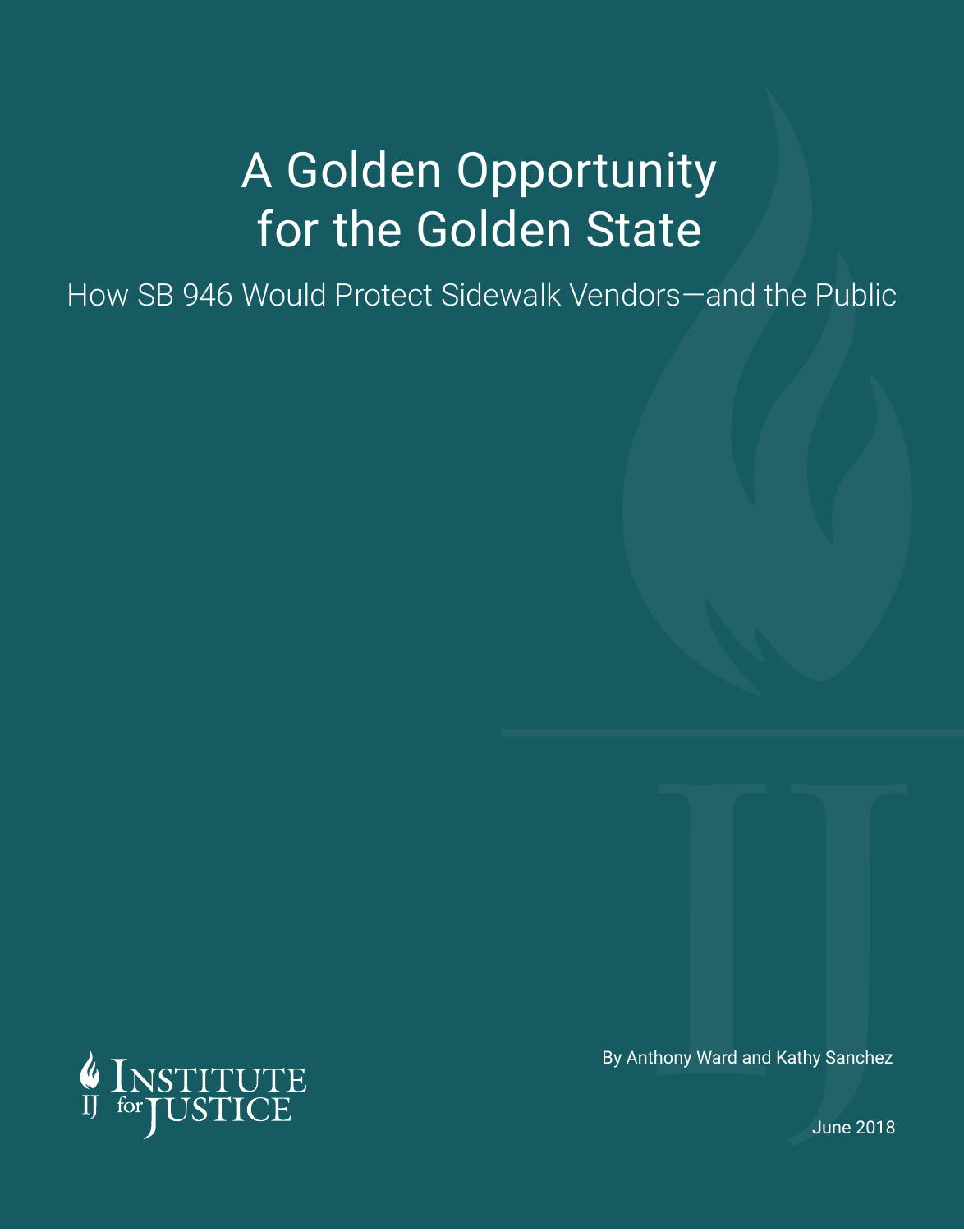## **A Golden Opportunity for the Golden State**

### **How SB 946 Would Protect Sidewalk Vendors—and the Public**

By Anthony Ward and Kathy Sanchez

Institute for Justice

June 2018

#### **Introduction**

Sidewalk vendors are a fixture of many public spaces in cities across California and the United States. Friends to the harried urban dweller in need of a quick lunch and to the tourist in search of the perfect souvenir, vendors sell a variety of food and merchandise from their carts or tables—everything from bacon-wrapped hot dogs and ice cream to clothing and flowers. Some even offer services such as shoe shines.

Vending is hard work, and in too many California cities, the government makes it harder, burdening vendors with rules that often frustrate and discriminate against them without furthering any real public health or safety goal.<sup>1</sup> Now, with the Senate's passage of SB 946, the California State Legislature is poised to help make life easier for sidewalk vendors across the state. SB 946 would protect the rights of these entrepreneurs by providing a framework within which cities can promulgate sidewalk vending regulations that create a pathway to entrepreneurship, instead of erecting arbitrary and anticompetitive barriers that bear no relationship to protecting the public's health and safety. Specifically, SB 946 would require that local sidewalk vending regulations—including limitations on where, when or how vendors can operate—be directly related to objective health, safety or welfare concerns.<sup>2</sup>

But what would reforms necessitated by SB 946 look like? To find out, the Institute for Justice reviewed the sidewalk vending codes of a random sample of 20 cities. We learned that all 20 cities currently fall short of two or more of the substantive protections offered to vendors by SB 946. Put differently, all 20 cities place arbitrary and anticompetitive restrictions on vendors—up to and including outright bans. SB 946 would offer vending entrepreneurs relief from these restrictions while maintaining rules that protect the public's health and safety.

#### **What Vendors Bring to the Table**

SB 946 seeks to reduce arbitrary and anticompetitive restrictions on sidewalk vending in recognition of the industry's importance—not just to vendors themselves but to the communities in which they operate—and in response to the overwhelming burdens so many vendors face across the state. Sidewalk vending, it notes, provides "important entrepreneurship and economic development opportunities" to lower-income and immigrant workers, increases access to goods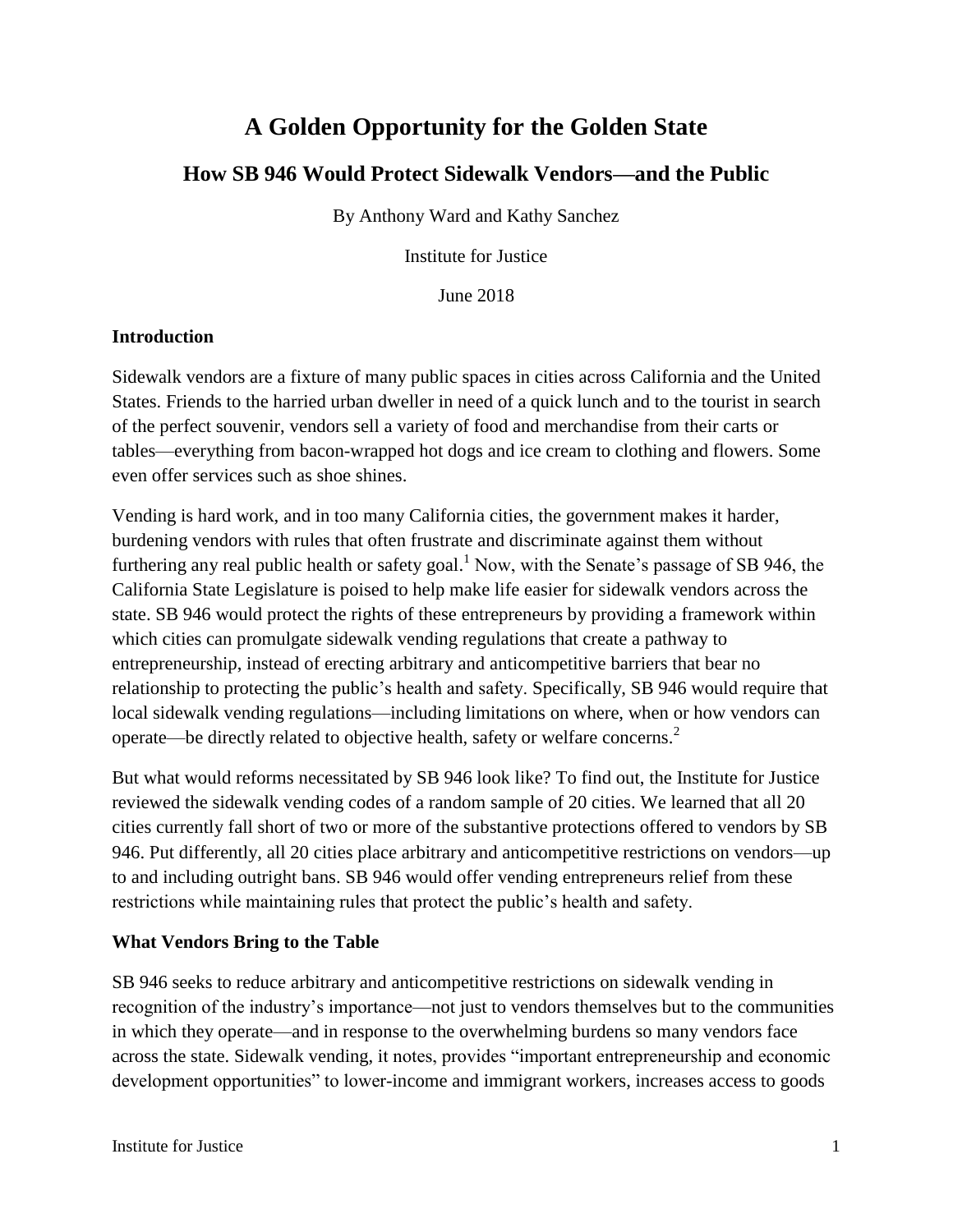including "culturally significant food and merchandise," and helps foster "a safe and dynamic public space."<sup>3</sup>

These findings rest on solid ground. A 2015 Institute for Justice study, *Upwardly Mobile: Street Vending and the American Dream*, which surveyed licensed street vendors across the 50 largest U.S. cities, found that vending offers an accessible avenue to entrepreneurship for members of several disadvantaged groups. Over half (51%) of street vendors are immigrants, almost twothirds (62%) are persons of color, and almost one-third (28%) have less than a high school education. The survey further revealed that street vendors are hard-working business owners and job creators: Nearly all (96%) own their businesses, and more than one-third (39%) are employers, averaging 2.3 full-time and 2.7 part-time workers. And, though most are small, vending businesses together make sizable contributions to local economies. For example, in 2012 alone street vendors' contributions to New York City's economy totaled an estimated 17,960 jobs, \$192.3 million in wages and \$292.7 million in "value added."<sup>4</sup> Vendors also contributed an estimated \$71.2 million to local, state and federal tax coffers.<sup>5</sup>

California cities, too, reap benefits from vendors. A 2015 Economic Roundtable study of the economic and geographic impacts of sidewalk vendors in Los Angeles found that, through their spending, L.A.'s estimated 50,000 sidewalk vendors generate \$517 million in economic stimulus, most of which stays in the local economy, and sustain 5,234 local jobs. The same study also found that sidewalk vendors can complement brick-and-mortar businesses and help make the streets safer. It concluded, across three neighborhood case studies, that traditional retail stores and restaurants "were more likely to experience job growth when street vendors were operating nearby" and the presence of vendors was "associated with less frequent rather than more frequent incidents of crime."<sup>6</sup>

Making these contributions all the more remarkable is the fact that sidewalk vending was, when the study was conducted, illegal in the City of Angels. Technically, it still is.<sup>7</sup> After voting to decriminalize vending in February 2017, the Los Angeles City Council voted in April 2018 to legalize and regulate it.<sup>8</sup> But until a new vending ordinance is drafted and approved, vendors remain in limbo. Moreover, a very real danger exists that the eventual ordinance will be rife with anticompetitive provisions that further no legitimate interest and instead only make it unnecessarily difficult for these entrepreneurs to operate.<sup>9</sup>

SB 946 would protect vendors from any such provisions in Los Angeles and other cities across the Golden State by ensuring vending regulations serve legitimate public health and safety concerns, not anticompetitive private interests. It would not be the first time the state stepped in when cities failed to do the right thing. Los Angeles' experience with food trucks is illustrative.

Los Angeles' food truck scene is legal, flourishing and world famous,  $10$  but it might not exist at all absent a state law similar to SB 946. In 2006 the L.A. City Council adopted an ordinance requiring food trucks to move every 30 or 60 minutes depending on whether they were in a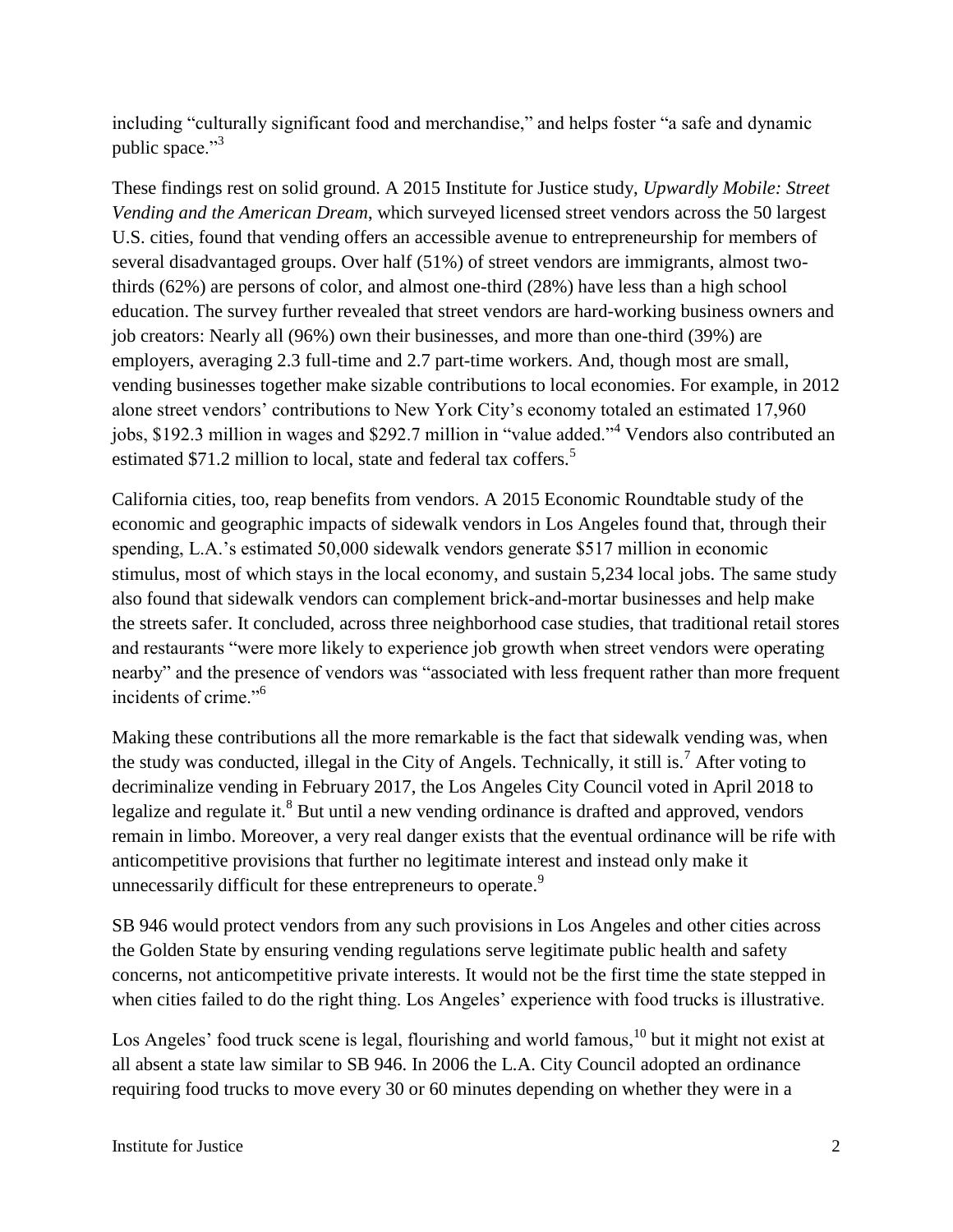residential or commercial area.<sup>11</sup> Such "duration restrictions" make it virtually impossible to operate a truck offering food cooked to order. Aside from the challenges of finding multiple suitable locations and alerting customers, such trucks—effectively kitchens on wheels—are not as mobile as one might think. Before moving locations, a food truck operator who cooks onboard might have to perform any number of tasks, such as cooling hot oil, dumping waste water or packing away equipment. Having to do all of that every 30 or 60 minutes is an insurmountable obstacle.<sup>12</sup>

Tired of being ticketed, one food truck operator teamed up with the UCLA law school's clinical program to sue the city over its duration restriction—and won. In 2009 a state court commissioner invalidated Los Angeles' food truck ordinance because it conflicted with the California Vehicle Code, which permits cities to regulate vehicle vendors only "for the public safety." A similar duration restriction in the Los Angeles County code had already met the same fate.<sup>13</sup> Los Angeles still regulates food trucks, but the laws it has in place are generally narrowly tailored to deal with actual health and safety issues.<sup>14</sup> Today Los Angeles is held up as a model city when it comes to food truck regulation.<sup>15</sup>

If SB 946 passes, Los Angeles and other cities across California have the potential to become exemplars for sidewalk vending regulation—and destinations for street (and sidewalk) food as well. After all, L.A. alone is already home to tens of thousands of sidewalk vendors, about 10,000 of whom sell food.<sup>16</sup> Legalizing sidewalk vending—and reducing the regulatory burden on sidewalk vendors across the state—will help bring these entrepreneurs out of the shadows and into the formal economy where it will be easier to ensure that they comply with all appropriate health, safety and tax requirements.

#### **Methods**

To estimate the impacts of SB 946, the Institute for Justice created a stratified random sample of 20 cities<sup>17</sup> from a list of all California cities obtained from the U.S. Census Bureau. These cities were stratified according to population size since the economies of larger cities are often different from those of smaller ones.<sup>18</sup> The random sample also ensures geographic diversity. We reviewed the sidewalk vending codes for the 20 cities in our sample to determine whether and how they fall short of SB 946's protections.<sup>19</sup>

#### **Results**

Our survey of the 20 sample cities' vending codes turned up six types of restrictions on vending that would not be allowed under SB 946: 1) location-based restrictions that protect brick-andmortar businesses from competition, 2) different limits on hours of operation than for other businesses, 3) requirements that vendors seek approval from a private party before operating in a given area, 4) limits on the number of vending permits, 5) prohibitions on vending in designated areas and 6) prohibitions on vending in public parks. We also found that four cities in the sample have either explicit or effective bans on sidewalk vending.<sup>20</sup> Since these cities would have to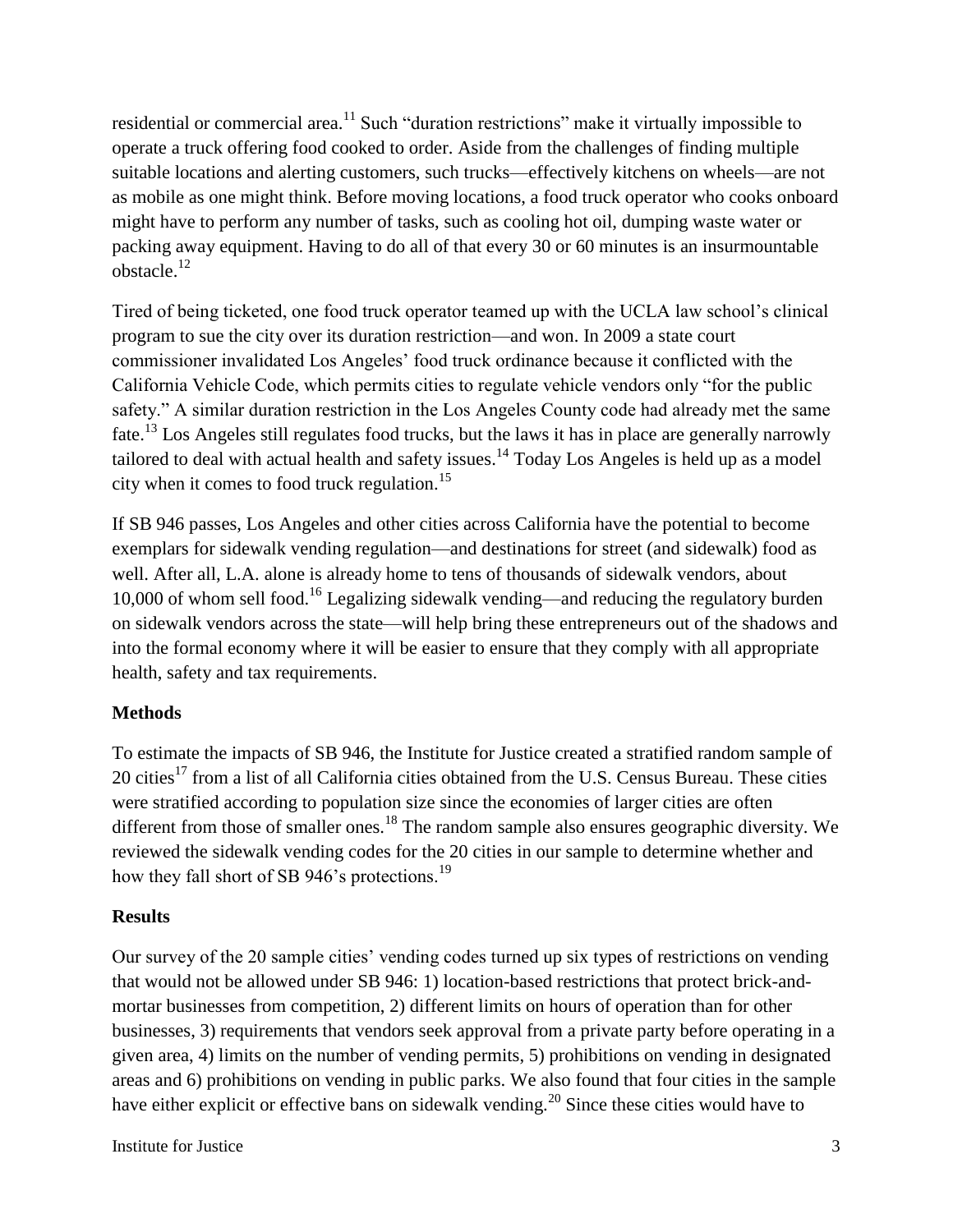avoid the above pitfalls in bringing their codes into compliance with SB 946, we have counted them as having all six of the offending rules.

As shown in Table 1, all 20 cities in our sample restrict vending in two or more ways that SB 946 would not allow. On average, cities fall short of SB 946's protections in 3.5 ways.

**Table 1. Percentage of Cities That Would Need to Extend Greater Protections to Vendors Under SB 946**

| <b>Restrictions not allowed under SB 946*</b>                                                    | % cities   |
|--------------------------------------------------------------------------------------------------|------------|
| Anticompetitive location-based restrictions**                                                    | 75%        |
| Different limits on hours of operation than for other<br>businesses                              | 65%        |
| Requirements that vendors seek approval from a private<br>party before operating in a given area | <b>35%</b> |
| Limits on the number of vending permits                                                          | 30%        |
| Prohibitions on vending in designated areas                                                      | 50%        |
| Prohibitions on vending in public parks                                                          | 90%        |
| Mean number of restrictions per city                                                             | 3.5        |
| % cities with at least one restriction                                                           | 100%       |

\* Four cities with explicit or effective bans on sidewalk vending have been counted as having each of the six rule types below.

\*\* Beyond the four aforementioned cities' vending bans, this category includes six cities' prohibitions on vending within a certain distance of brick-and-mortar businesses and five cities' severe duration restrictions.

One of the most common ways in which cities fall short of the protections offered by SB 946 is also one of the worst. SB 946 would protect vendors in 15 of the 20 cities in our sample (75%) from location-based restrictions that plainly put vendors at a competitive disadvantage vis-à-vis brick-and-mortar businesses. These rules may take the form of either "proximity bans," where cities bar sidewalk vendors from operating within a certain distance of brick-and-mortar businesses, or severe duration restrictions, where cities put extremely short limits on how long vendors can stay in a single spot. Such restrictions critically hamper vendors' ability to work by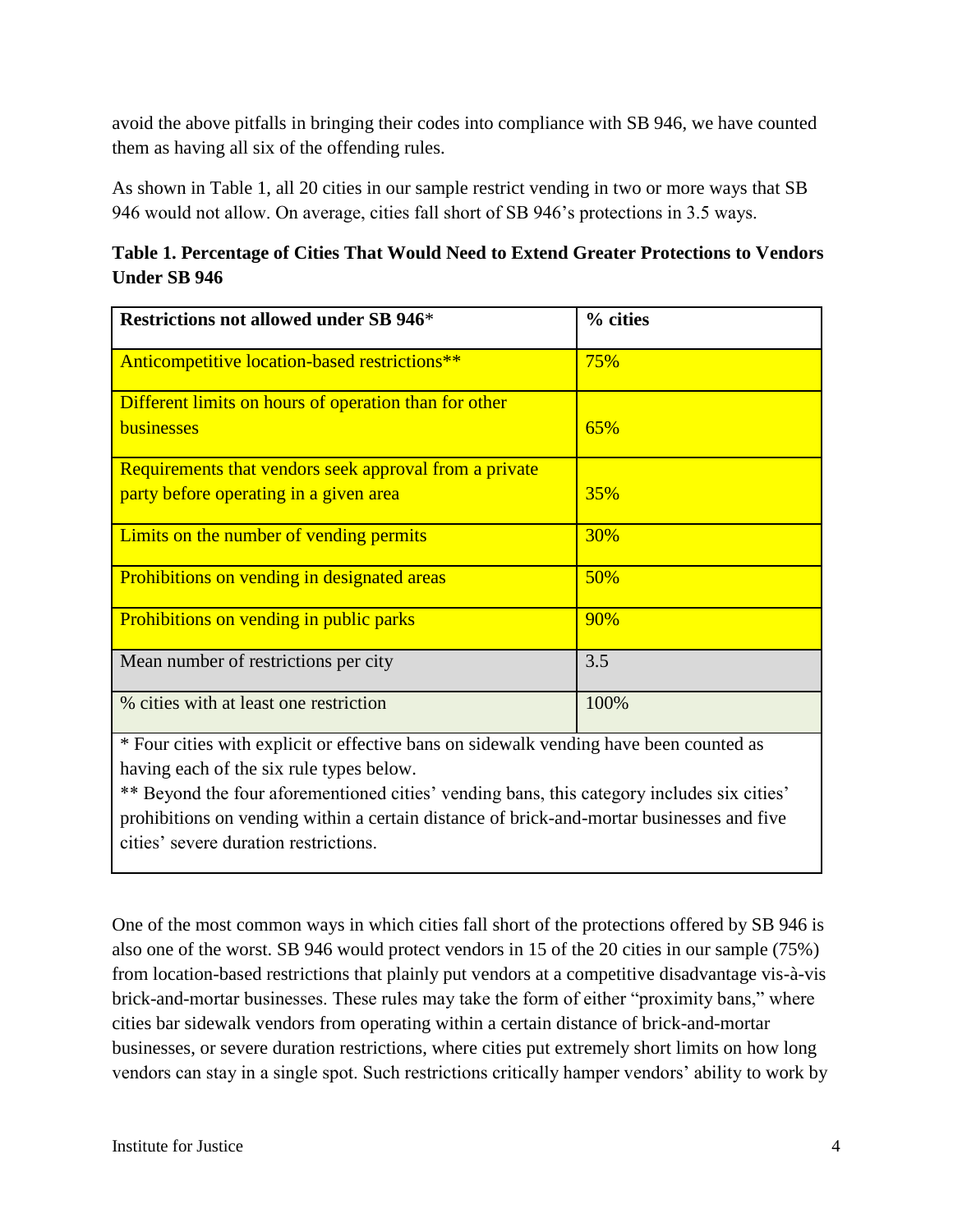making it difficult, if not impossible, for vendors to find a place to operate or forcing them to move again soon after they do. Worse, they bear no link to public health or safety.

Also quite common, as well as blatantly protectionist and lacking a clear link to public welfare, are rules requiring vendors to observe different hours of operation than other businesses. In our sample, 13 cities (65%) either impose or would have to avoid such rules, which often hinder vendors' competitiveness by preventing them from operating during the prime shopping hours of early evening when many people are getting off work.

SB 946 would also protect vendors from a third plainly anticompetitive rule in seven (35%) cities in our sample: requirements that vendors seek approval from a private party—usually adjacent or nearby property owners, which are often businesses—before operating in a given area. Such requirements often put vendors in the position of needing to secure permission from their brick-and-mortar competitors—a high hurdle to overcome.

The remaining three protections offered by SB 946 would affect vendors in several cities in our sample: prohibitions on vending in public parks, 18 cities (90%); prohibitions on vending in other designated areas, usually residential zones, 10 (50%); and caps on the number of vending permits, six (30%).

Should SB 946 become law, vendors would have new protections from arbitrary and anticompetitive rules like these in the cities in our sample and others like them. Sidewalk vending would not, however, be left unregulated. Our survey of 20 cities' vending codes revealed that the 16 cities that permit vending already contain rules to protect the public welfare. $^{21}$ 

For instance, with respect to food vendors, these 16 cities all have some type of regulation to uphold food safety and hygiene standards, in most cases including a health permit requirement. Such rules would continue to be perfectly legitimate under SB 946. And there is every reason to believe that they are already working as intended, to protect the public. A 2014 Institute for Justice study of seven U.S. cities (including Los Angeles) in which mobile vendors are covered by the same health codes and inspection regimes as brick-and-mortar businesses found that food trucks and carts did as well as or better than restaurants on sanitation. In six of the seven cities, food trucks and carts actually averaged fewer violations than their brick-and-mortar counterparts. (In the seventh, Seattle, they performed about the same.)<sup>22</sup>

Under SB 946, California cities would also remain free to regulate sidewalk vendors for other legitimate public concerns, such as trash and congestion, just as they are free to regulate food trucks under the state's vehicle code. A great example of this comes from Santa Monica. Concerned that food trucks might create visibility problems and lead to automobile accidents with inebriated late-night patrons of bars along a half-mile stretch of Main Street, Santa Monica officials did not ban food trucks from operating at night altogether. Instead, they created a narrow rule to target their specific concern: Food trucks were barred from operating along that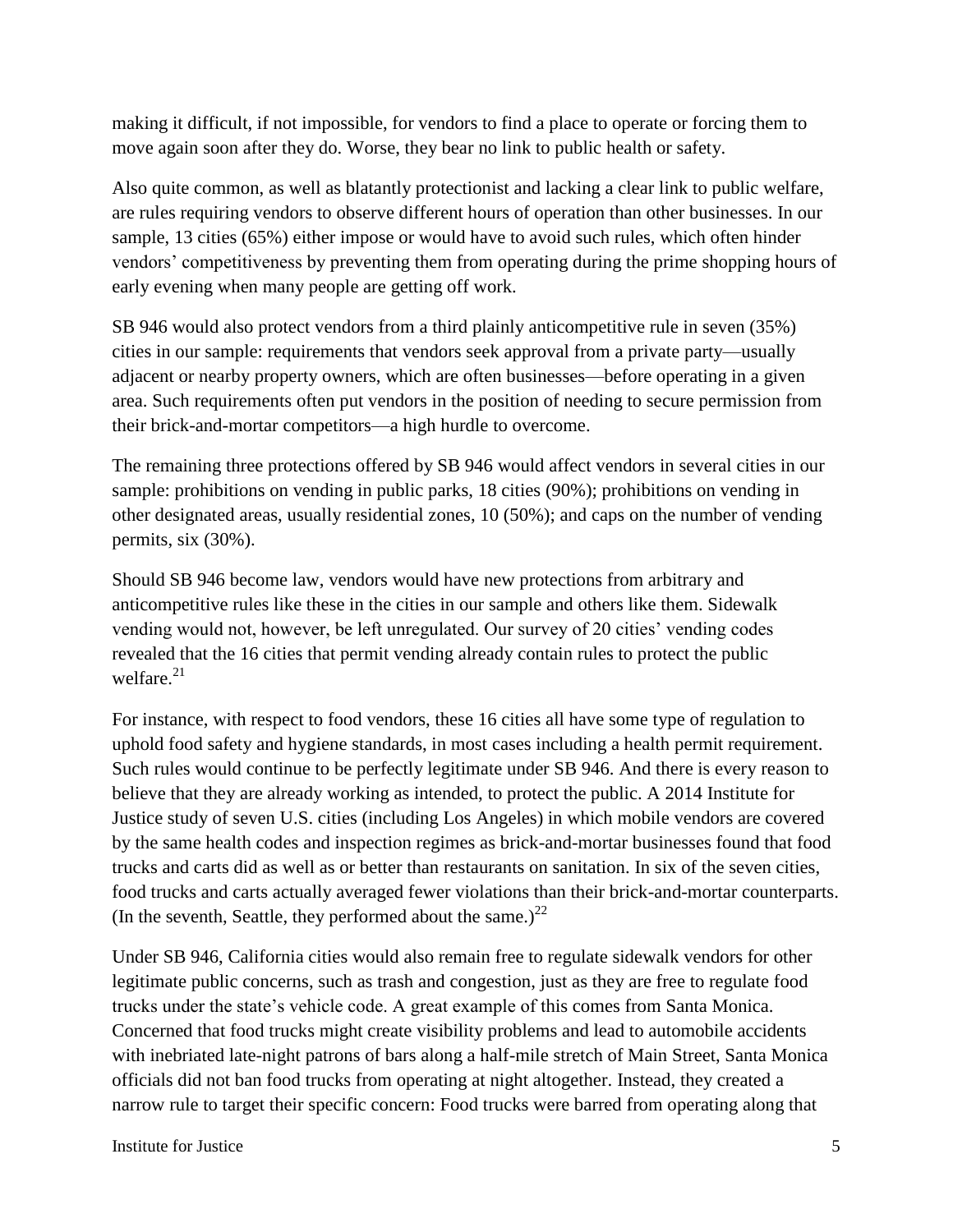stretch on Friday and Saturday nights from 1 to 3 a.m. but could continue to operate on nearby side streets.<sup>23</sup> Where sidewalk congestion from vending poses a legitimate hazard, SB 946 would allow cities to take steps to mitigate it.

#### **Conclusion**

California's sidewalk vendors face a patchwork of arbitrary and anticompetitive rules that make it difficult—or even impossible—to ply their chosen trade and share in the prosperity of the United States' largest economy. With SB 946, California has the opportunity to remove these substantial barriers to employment and entrepreneurship and help thousands of residents on the lower rungs of the economic ladder. And, as our study shows, the state can slash this red tape without sacrificing public health and safety.

 $\overline{a}$ 

 $<sup>7</sup>$  L.A. Mun. Code § 42.00, available at</sup>

<sup>8</sup> *Motion, Economic Development Committee Report and Amending Motion 17-C*, Council File No. 13-1493, City of L.A. (Apr. 17, 2018), [http://clkrep.lacity.org/onlinedocs/2013/13-1493\\_CA\\_04-18-2018.pdf;](http://clkrep.lacity.org/onlinedocs/2013/13-1493_CA_04-18-2018.pdf) Bronson-Potts, H. (2017, February 15). L.A. City Council votes unanimously to decriminalize street vending. *Los Angeles Times*.

[http://www.latimes.com/local/lanow/la-me-ln-street-vending-20170215-story.html;](http://www.latimes.com/local/lanow/la-me-ln-street-vending-20170215-story.html) Alpert Reyes, E. (2017, October 4). Sidewalk vending isn't supposed to be a crime anymore in L.A., but activists say vendors are still at risk. *Los Angeles Times*. [http://www.latimes.com/local/lanow/la-me-ln-street-vending-loophole-20170920-story.html;](http://www.latimes.com/local/lanow/la-me-ln-street-vending-loophole-20170920-story.html) Berestein Rojas, L. (2018, April 17). LA street vending moves ahead. Here's what you need to know. *89.3 KPCC*. <https://www.scpr.org/news/2018/04/17/82342/la-street-vendor-regulation-plan-approved-by-counc/>

<sup>10</sup> Porpora, K. (2014, May 8). Sorry, New York: Los Angles is the new food capital. *Yahoo*. <https://www.yahoo.com/lifestyle/sorry-new-york-los-angeles-is-the-new-food-capital-85068605142.html>

 $1$  A 2011 Institute for Justice Report cataloguing common vending regulations in the 50 largest U.S. cities—a list in which California is well represented—found that nearly all of the cities had erected major impediments to vending. Norman, E., Frommer, R., Gall, B., & Knepper, L. (2011). *Streets of dreams: How cities can create economic opportunity by knocking down protectionist barriers to street vending*. Arlington, VA: Institute for Justice. <http://ij.org/report/streets-of-dreams/>

 $2^{2}$  SB-946, 2018 Leg., 2017–18 Sess. (Cal. 2018), available at

[https://leginfo.legislature.ca.gov/faces/billTextClient.xhtml?bill\\_id=201720180SB946.](https://leginfo.legislature.ca.gov/faces/billTextClient.xhtml?bill_id=201720180SB946) In addition to barring restrictions on sidewalk vending not necessary to protect the public, SB 946 would prohibit criminal penalties for violations of vending ordinances or regulations. Instead, violations would be punishable only by standardized administrative fines subject to an ability-to-pay determination.

<sup>3</sup> *Id.*

<sup>4</sup> Value added, similar to gross domestic product, measures the value businesses create beyond the raw or intermediate goods they purchase.

<sup>5</sup> Carpenter, D. M. (2015). *Upwardly mobile: Street vending and the American dream*. Arlington, VA: Institute for Justice. [http://ij.org/report/upwardly-mobile/.](http://ij.org/report/upwardly-mobile/) It should be noted that the study did not differentiate between sidewalk vendors and other types of street vendors, such as food truck operators.

<sup>6</sup> Liu, Y. Y., Burns, P., & Flaming, D. (2015). *Sidewalk stimulus: Economic and geographic impact of Los Angeles street vendors*. Los Angeles: Economic Roundtable. [https://economicrt.org/publication/sidewalk-stimulus/,](https://economicrt.org/publication/sidewalk-stimulus/) pp. 13, 18.

[http://sidewalkvending.lacity.org/PDF/English/Municipal%20Code%20Sections%2042.00B.pdf.](http://sidewalkvending.lacity.org/PDF/English/Municipal%20Code%20Sections%2042.00B.pdf) The Economic Roundtable estimates that if L.A. were to legalize vending, and bring vendors into the formal economy, vendors could contribute even more—including as much as \$33 million in tax on their sales. Liu et al., 2015. Although L.A. vendors do not—and cannot—currently collect sales tax, they do pay up to \$91 million in other taxes.

<sup>9</sup> See, e.g., Alpert Reyes, E. (2018, April 17). L.A. shops would get voice, not veto, in sidewalk vending. *Los Angeles Times*. [http://www.latimes.com/local/lanow/la-me-ln-vending-rules-20180416-story.html;](http://www.latimes.com/local/lanow/la-me-ln-vending-rules-20180416-story.html) Simón, Y. (2018, April 20). LA is legalizing street vending, but vendors are still fighting for their rights. *Remezcla*. <http://remezcla.com/culture/street-vending-legalized-los-angeles-vendors/>